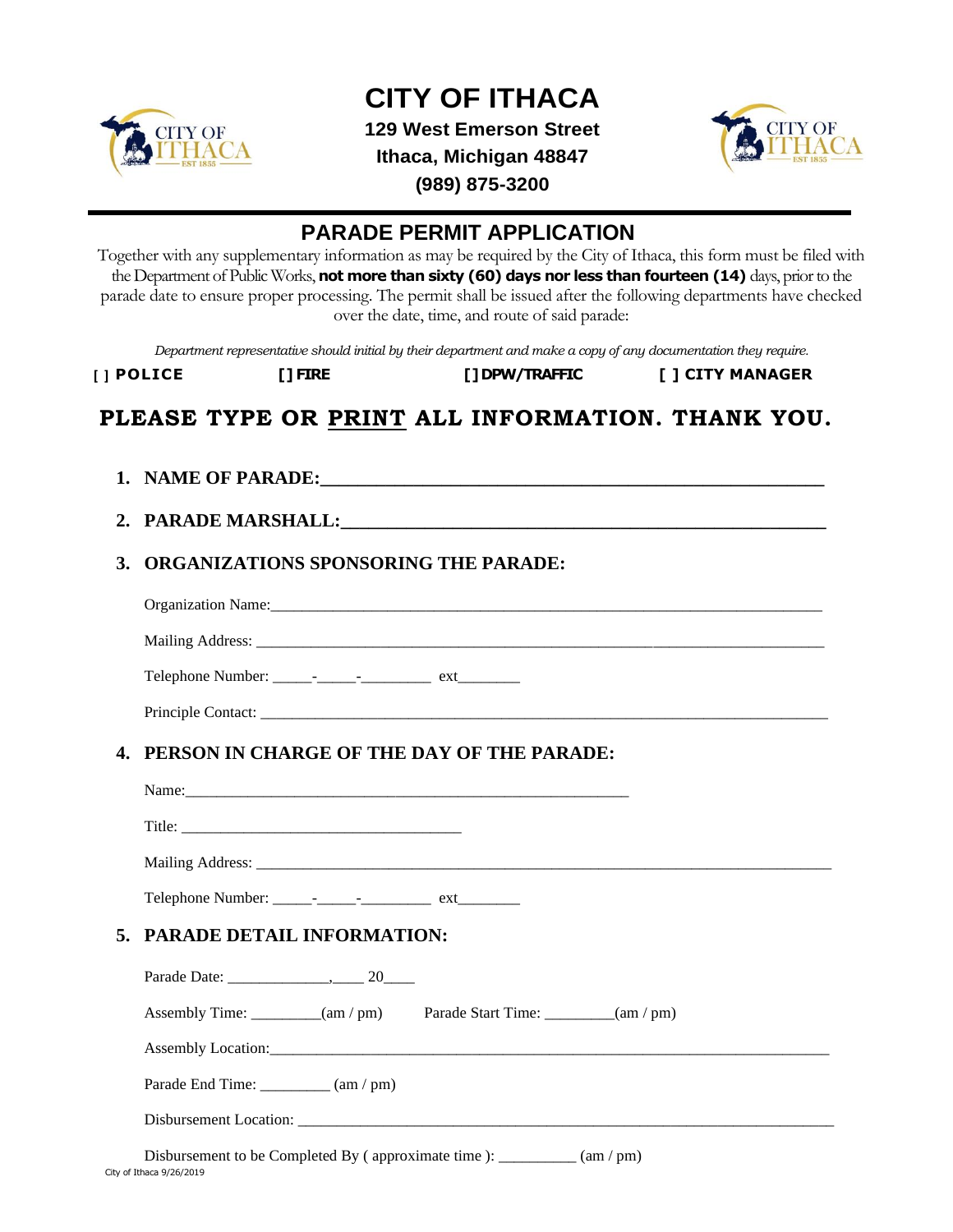#### **6. NUMBER OF UNITS/PARADE PARTICIPANTS:**

\_\_\_\_\_\_\_\_ Individuals / Groups on Foot

\_\_\_\_\_\_\_\_ Marching Bands

\_\_\_\_\_\_\_\_ Motor Driven ( including politicians, fire, police, antique, etc.)

\_\_\_\_\_\_\_\_ Animals

\_\_\_\_\_\_\_\_ Any Other ( Explain ) \_\_\_\_\_\_\_\_\_\_\_\_\_\_\_\_\_\_\_\_\_\_\_\_\_\_\_\_\_\_\_\_\_\_\_\_\_\_\_\_\_\_\_\_\_\_\_\_\_\_\_\_\_\_\_\_\_\_\_\_

#### **7. IN YOUR BEST ESTIMATION, PLEASE ANSWER THE FOLLOWING:**

What portion of the streets traversed will be occupied by the parade?\_\_\_\_\_\_\_\_\_\_\_\_\_\_\_\_\_\_\_\_\_\_\_\_\_\_\_\_\_\_\_

What interval of space will be maintained between units of the parade?

**\_\_\_\_\_\_\_\_\_\_\_\_\_\_\_\_\_\_\_\_\_\_\_\_\_\_\_\_\_\_\_\_\_\_\_\_\_\_\_\_\_\_\_\_\_\_\_\_\_\_\_\_\_\_\_\_\_\_\_\_\_\_\_\_\_\_\_\_\_\_\_\_\_\_\_**

**\_\_\_\_\_\_\_\_\_\_\_\_\_\_\_\_\_\_\_\_\_\_\_\_\_\_\_\_\_\_\_\_\_\_\_\_\_\_\_\_\_\_\_\_\_\_\_\_\_\_\_\_\_\_\_\_\_\_\_\_\_\_\_\_\_\_\_\_\_\_\_\_\_\_\_**

How long will it take the parade to clear the broadest intersection? \_\_\_\_\_\_\_\_\_\_\_\_\_\_\_\_\_\_\_\_\_\_\_\_\_\_\_\_\_\_\_\_\_

#### **8. ARRANGEMENTS FOR DISPOSAL OF CONBUSTIBLE MATERIAL: \_\_\_\_\_\_\_\_\_**

#### **9. VERIFICATION STATEMENT**

I verify that I am an authorized representative of the organization specified in Item #3 and that, as such, I have the power to execute this application on their behalf.\*\*\* All of the above statements are true to the best of my knowledge, information, and belief. All questions have been answered completely and, if any change in fact or method occurs subsequent to the date of this application, or the issuance of the parade permit, the applicant will notify the City of Ithaca in writing within twenty-four (24) hours of said change.

| Application Prepared By: | Title:                            |  |  |
|--------------------------|-----------------------------------|--|--|
| Signature:               | Phone: $\qquad$ - $\qquad$<br>ext |  |  |
| Mailing Address:         |                                   |  |  |

# **10. ATTACHMENTS:**

| $\Box$ Yes |                   | $\Box$ No Map showing Parade Start / Route / End clearly marked.                                                                                                                                                    |
|------------|-------------------|---------------------------------------------------------------------------------------------------------------------------------------------------------------------------------------------------------------------|
| $\Box$ Yes | $\blacksquare$ No | *Written permission for assembly from property owner if on private property.                                                                                                                                        |
| $\Box$ Yes | $\Box$ No         | ** Written permission for disbursement from property owner if on private property.                                                                                                                                  |
| $\Box$ Yes | $\overline{N}$    | *** Written authorization from the person/organization the parade is being held on behalf of if the<br>parade is being held on behalf of a person or organization other than the organization specified in Item #3. |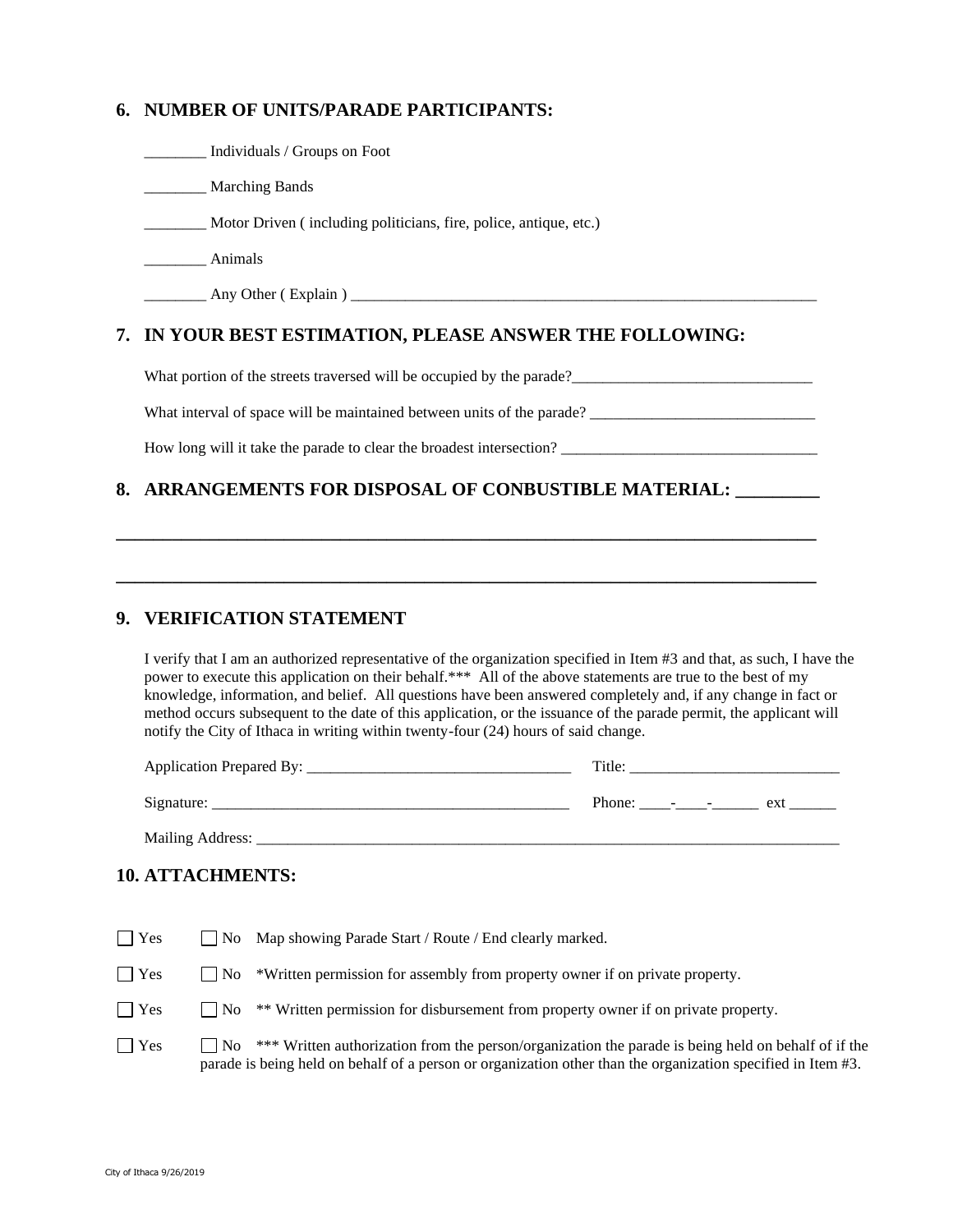#### **City Use Only**

|                                         | Date Submitted:                                                          |                               |  |  |  |  |
|-----------------------------------------|--------------------------------------------------------------------------|-------------------------------|--|--|--|--|
| <b>Department Head Review/Approval:</b> |                                                                          |                               |  |  |  |  |
|                                         | <b>CITY MANAGER:</b> OYes ONO                                            |                               |  |  |  |  |
|                                         |                                                                          |                               |  |  |  |  |
|                                         |                                                                          |                               |  |  |  |  |
|                                         |                                                                          |                               |  |  |  |  |
|                                         | <b>DPW:</b> $\Box$ Yes $\Box$ No                                         |                               |  |  |  |  |
|                                         |                                                                          |                               |  |  |  |  |
|                                         |                                                                          |                               |  |  |  |  |
|                                         |                                                                          |                               |  |  |  |  |
|                                         | <b>FIRE DEPARTMENT:</b> DYes DNo                                         |                               |  |  |  |  |
|                                         | <b>POLICE: DYes DNO</b>                                                  |                               |  |  |  |  |
|                                         |                                                                          | Date:                         |  |  |  |  |
|                                         | Approved by Council: $\Box$ Yes $\Box$ No $\Box$ Not Applicable          |                               |  |  |  |  |
|                                         | Date Copy Returned to Responsible Party:_________________<br>$\Box$ Mail | $\Box$ Email $\Box$ In Person |  |  |  |  |